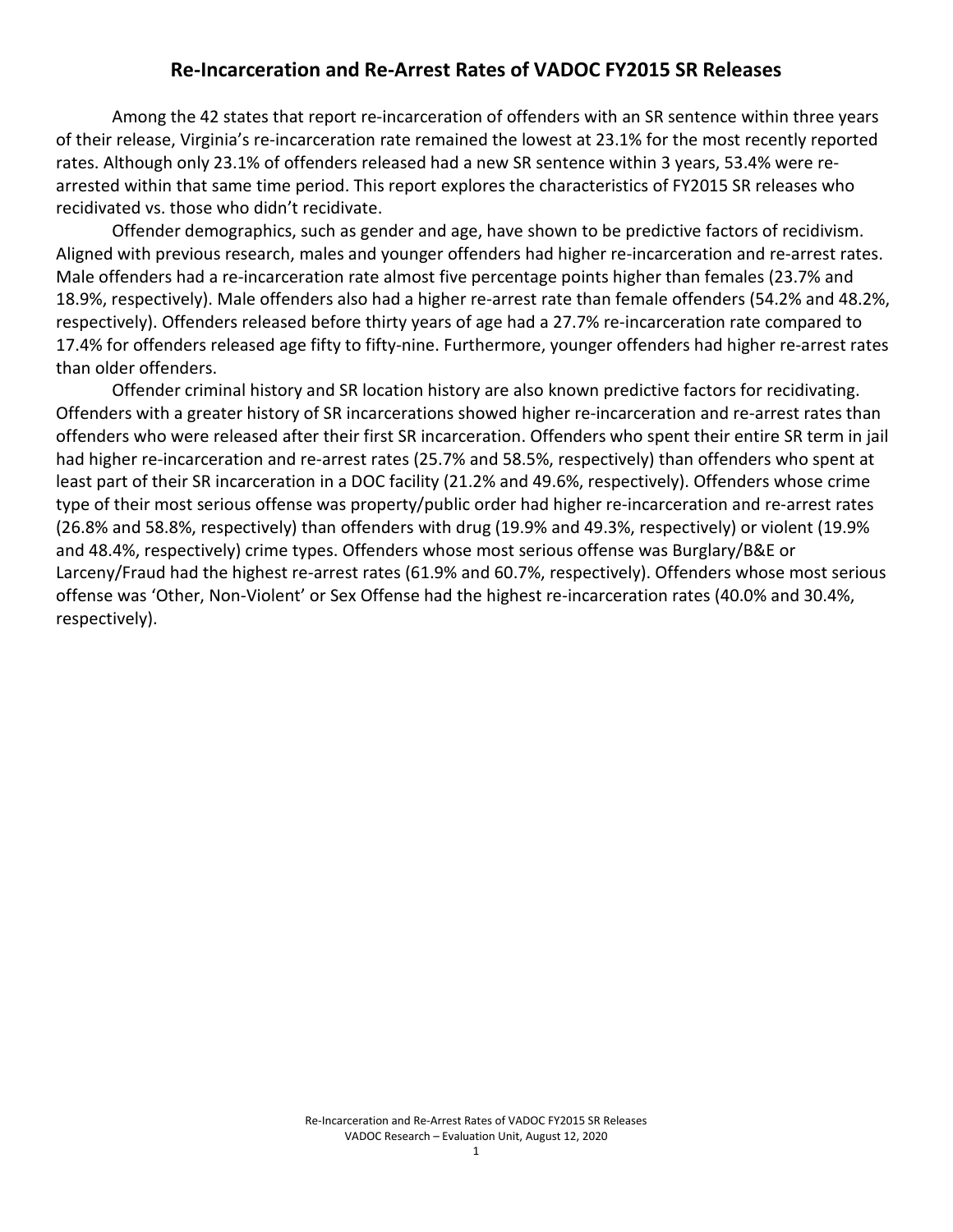| 3 Year Re-Incarceration and Re-Arrest <sup>+</sup> Rates of FY2015 Releases |        |                             |         |  |  |
|-----------------------------------------------------------------------------|--------|-----------------------------|---------|--|--|
|                                                                             |        |                             |         |  |  |
|                                                                             |        | Percent                     | Percent |  |  |
|                                                                             | Ν      | Re-Incarcerated Re-Arrested |         |  |  |
| <b>All Releases</b>                                                         | 12,385 | 23.1%                       | 53.4%   |  |  |
| Gender                                                                      |        |                             |         |  |  |
| Male                                                                        | 10,768 | 23.7%                       | 54.2%   |  |  |
| Female                                                                      | 1,617  | 18.9%                       | 48.2%   |  |  |
| <b>Age at Release</b>                                                       |        |                             |         |  |  |
| Under 30                                                                    | 3,691  | 27.7%                       | 62.6%   |  |  |
| 30-49                                                                       | 6,652  | 22.7%                       | 52.7%   |  |  |
| 50-59                                                                       | 1,652  | 17.4%                       | 42.3%   |  |  |
| 60-69                                                                       | 342    | 11.7%                       | 26.6%   |  |  |
| $70+$                                                                       | 48     | 6.3%                        | 16.7%   |  |  |
| <b>Previous SR Incarcerations</b>                                           |        |                             |         |  |  |
| No previous SR terms                                                        | 6,678  | 17.9%                       | 46.6%   |  |  |
| 1 previous SR term                                                          | 2,984  | 25.9%                       | 57.6%   |  |  |
| 2 previous SR terms                                                         | 1,393  | 32.1%                       | 64.0%   |  |  |
| 3 previous SR terms                                                         | 705    | 32.2%                       | 65.4%   |  |  |
| 4 previous SR terms                                                         | 338    | 32.0%                       | 68.3%   |  |  |
| 5 or more previous SR terms                                                 | 287    | 39.0%                       | 70.4%   |  |  |
| <b>Location History</b>                                                     |        |                             |         |  |  |
| DOC Facility Releases                                                       | 7,084  | 21.1%                       | 49.6%   |  |  |
| Jail Only Releases<br><b>Crime Type</b>                                     | 5,301  | 25.7%                       | 58.5%   |  |  |
| Violent                                                                     | 3,772  | 19.9%                       | 48.4%   |  |  |
| Property/Public Order                                                       | 5,706  | 26.8%                       | 58.8%   |  |  |
| Drug                                                                        | 2,907  | 19.9%                       | 49.3%   |  |  |
| <b>Most Serious Offense</b>                                                 |        |                             |         |  |  |
| Capital Murder^                                                             | 10     | 10.0%                       | 30.0%   |  |  |
| Homicide-1st                                                                | 73     | 6.8%                        | 16.4%   |  |  |
| Homicide-2nd                                                                | 43     | 0.0%                        | 7.0%    |  |  |
| Manslaughter                                                                | 102    | 8.8%                        | 26.5%   |  |  |
| Abduction                                                                   | 198    | 15.2%                       | 42.4%   |  |  |
| Rape/Sexual Assault                                                         | 579    | 21.4%                       | 37.5%   |  |  |
| Robbery                                                                     | 944    | 19.9%                       | 51.1%   |  |  |
| Assault                                                                     | 1,457  | 21.3%                       | 55.2%   |  |  |
| Weapons                                                                     | 366    | 23.3%                       | 53.3%   |  |  |
| Arson                                                                       | 89     | 29.2%                       | 59.6%   |  |  |
| Burglary/B&E                                                                | 1,240  | 27.3%                       | 61.9%   |  |  |
| Larceny/Fraud                                                               | 3,306  | 28.8%                       | 60.7%   |  |  |
| Conspiracy^                                                                 | 14     | 7.1%                        | 42.9%   |  |  |
| Sex Offense                                                                 | 237    | 30.4%                       | 50.2%   |  |  |
| DUI                                                                         | 362    | 16.0%                       | 45.6%   |  |  |
| Habitual Offender                                                           | 428    | 16.6%                       | 51.9%   |  |  |
| Other Non-Violent                                                           | 30     | 40.0%                       | 53.3%   |  |  |
| Drug Sales                                                                  | 1,679  | 17.8%                       | 46.6%   |  |  |
| Drug Posssession                                                            | 1,228  | 22.7%                       | 53.1%   |  |  |
| Arrest records come from the Virginia State Police (VSP) and are matched to |        |                             |         |  |  |
| data in CORIS based on key identifiers.                                     |        |                             |         |  |  |
| ^ Most Serious Offense categorey with less than 30 offenders.               |        |                             |         |  |  |

Re-Incarceration and Re-Arrest Rates of VADOC FY2015 SR Releases VADOC Research – Evaluation Unit, August 12, 2020